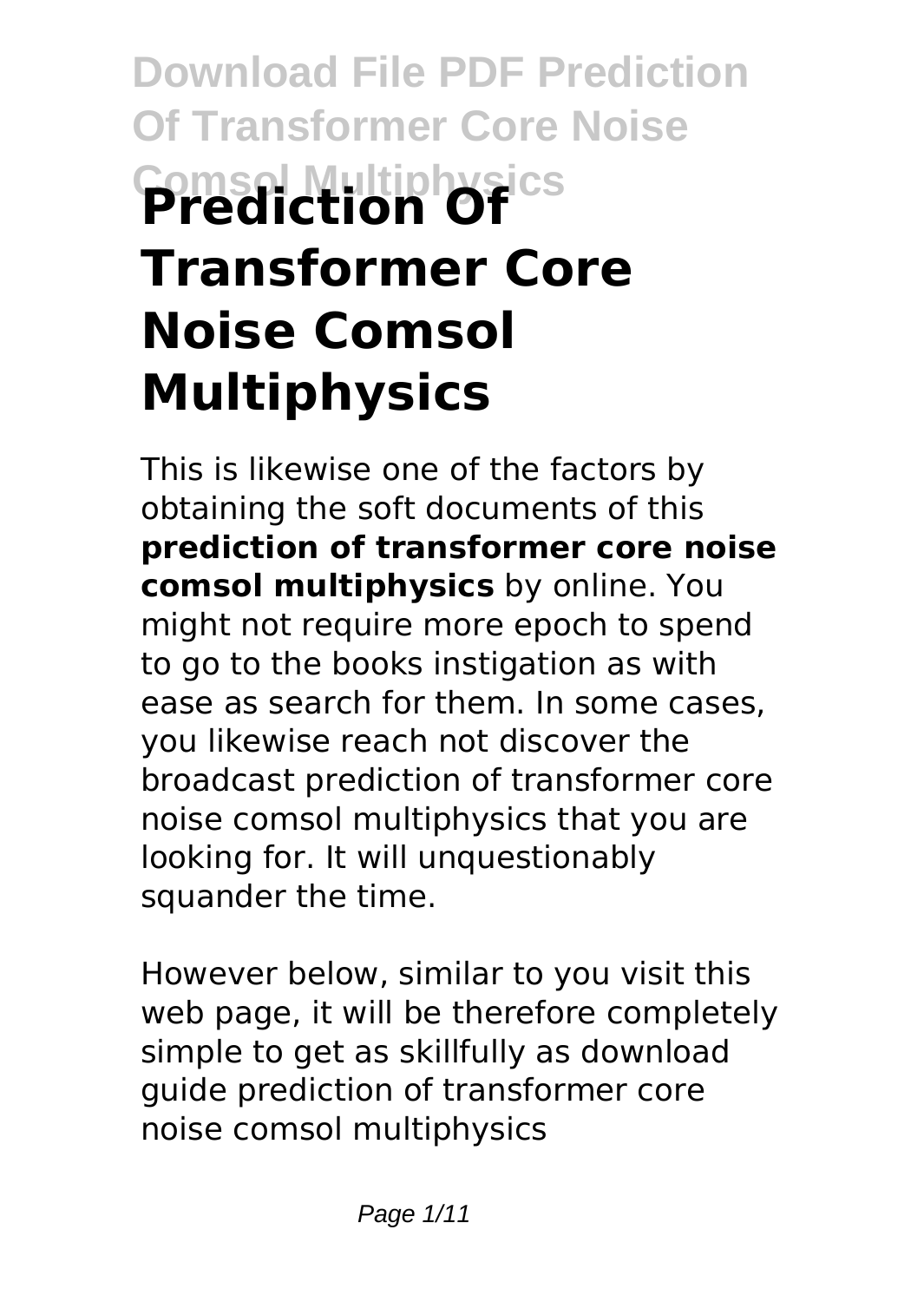# **Download File PDF Prediction Of Transformer Core Noise**

**Comsol Multiphysics** It will not receive many become old as we run by before. You can accomplish it even though accomplishment something else at home and even in your workplace. as a result easy! So, are you question? Just exercise just what we pay for below as without difficulty as evaluation **prediction of transformer core noise comsol multiphysics** what you in the manner of to read!

Below are some of the most popular file types that will work with your device or apps. See this eBook file compatibility chart for more information. Kindle/Kindle eReader App: AZW, MOBI, PDF, TXT, PRC, Nook/Nook eReader App: EPUB, PDF, PNG, Sony/Sony eReader App: EPUB, PDF, PNG, TXT, Apple iBooks App: EPUB and PDF

# **Prediction Of Transformer Core Noise**

A finite element model to predict transformer core noise was developed by using COMSOL. The electromagnetic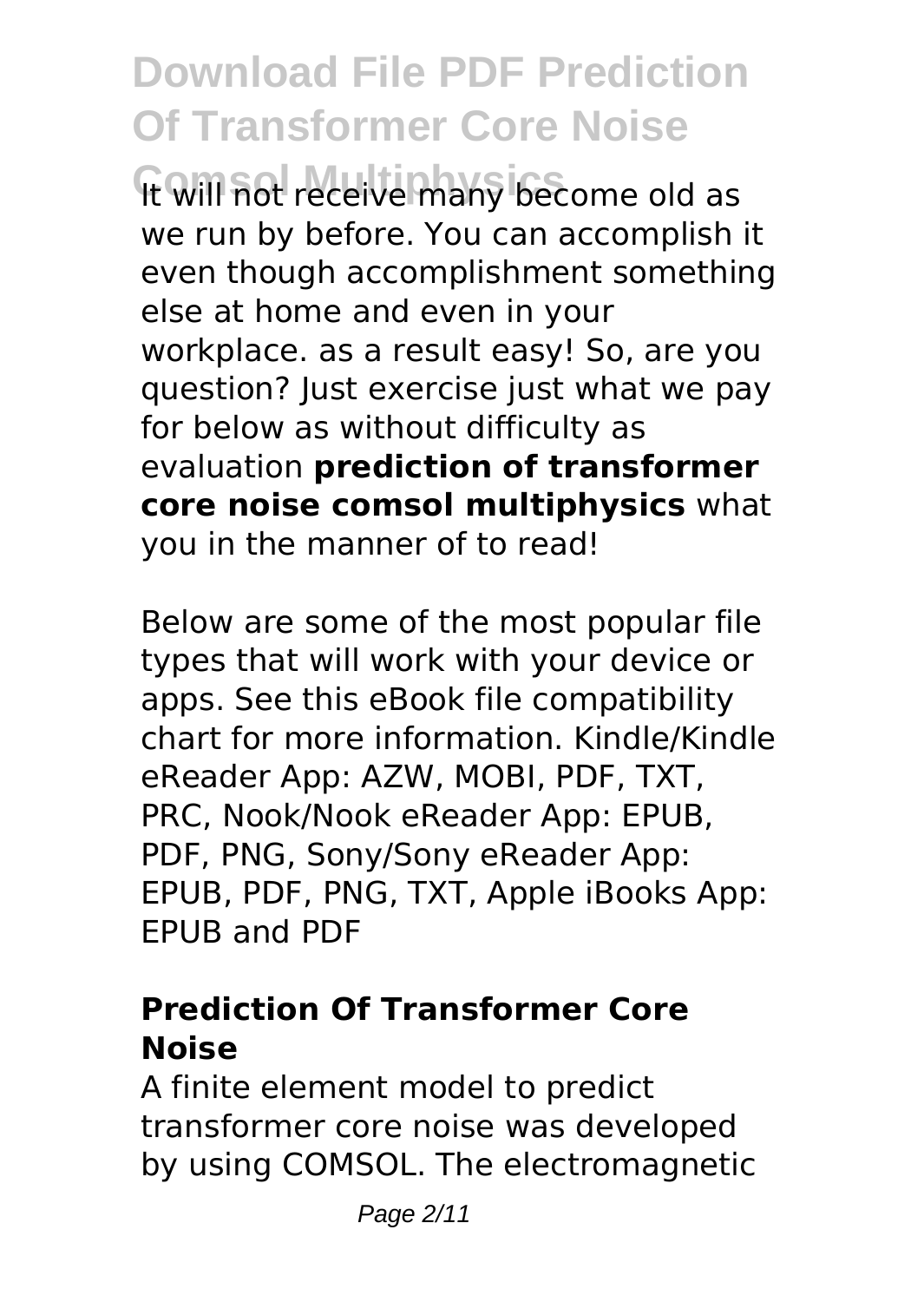**Download File PDF Prediction Of Transformer Core Noise Comsol Multiphysics** model of the core is first solved in the time domain, then the resulting magnetostrictive forces are used in the frequency domain to perform the acoustic analysis.

# **Prediction of Transformer Core Noise**

Therefore, it is crucial to develop sound prediction tools with sufficient accuracy to avoid overkill margins in design and costly modifications after transformer completion. The paper will focus on core noise which is a typical multiphysics phenomenon involving electromagnetism, mechanics and acoustics.

# **Prediction of Transformer Core Noise**

Therefore, it is crucial to develop sound prediction tools with an accuracy sufficient to avoid overkill margins in design and costly modifications after transformer completion. Three main sources of sound can be identified in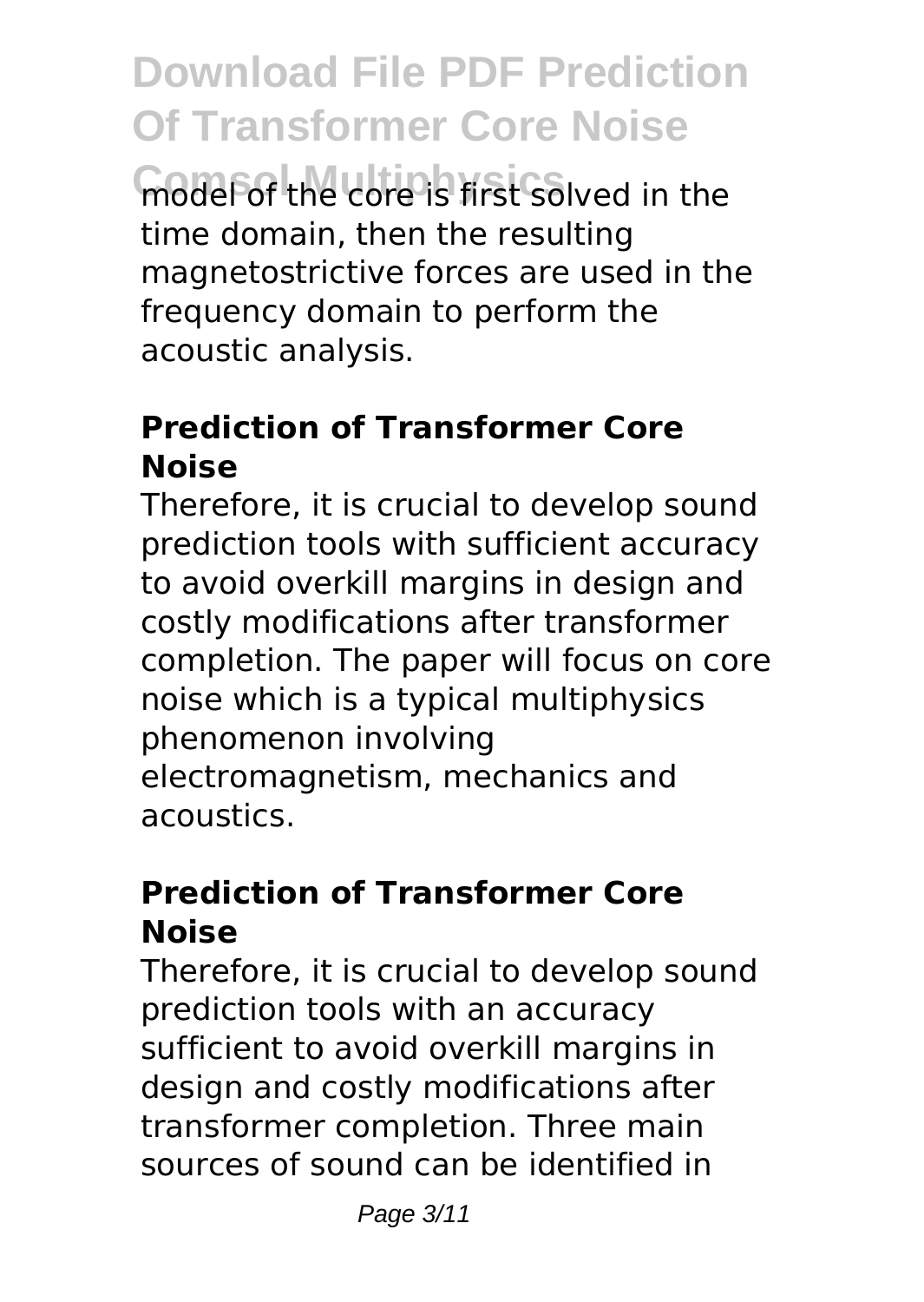**Download File PDF Prediction Of Transformer Core Noise Comsol Multiphysics** transformers: no-load noise or core noise generated by magnetostriction in the core steel laminations, load noise produced by

# **Prediction of Transformer Core Noise**

Prediction of Transformer Core Noise. Today, low noise is a mandatory feature for power transformers to comply with customer specifications and environmental regulations. Therefore, it is crucial to develop sound prediction tools with sufficient accuracy to avoid overkill margins in design and costly modifications after transformer completion.

# **Prediction of Transformer Core Noise - COMSOL Multiphysics**

of Audible Noise of Transformer Cores, IEEE Transactions on Magnetics, Volume 36, Pages 3759-3777 (2000) 4. M. Rausch, M. Kaltenbacher, H. Landes, R. Lerch, J. Anger, J. Gerth and P. Boss, Combination of Finite and Boundary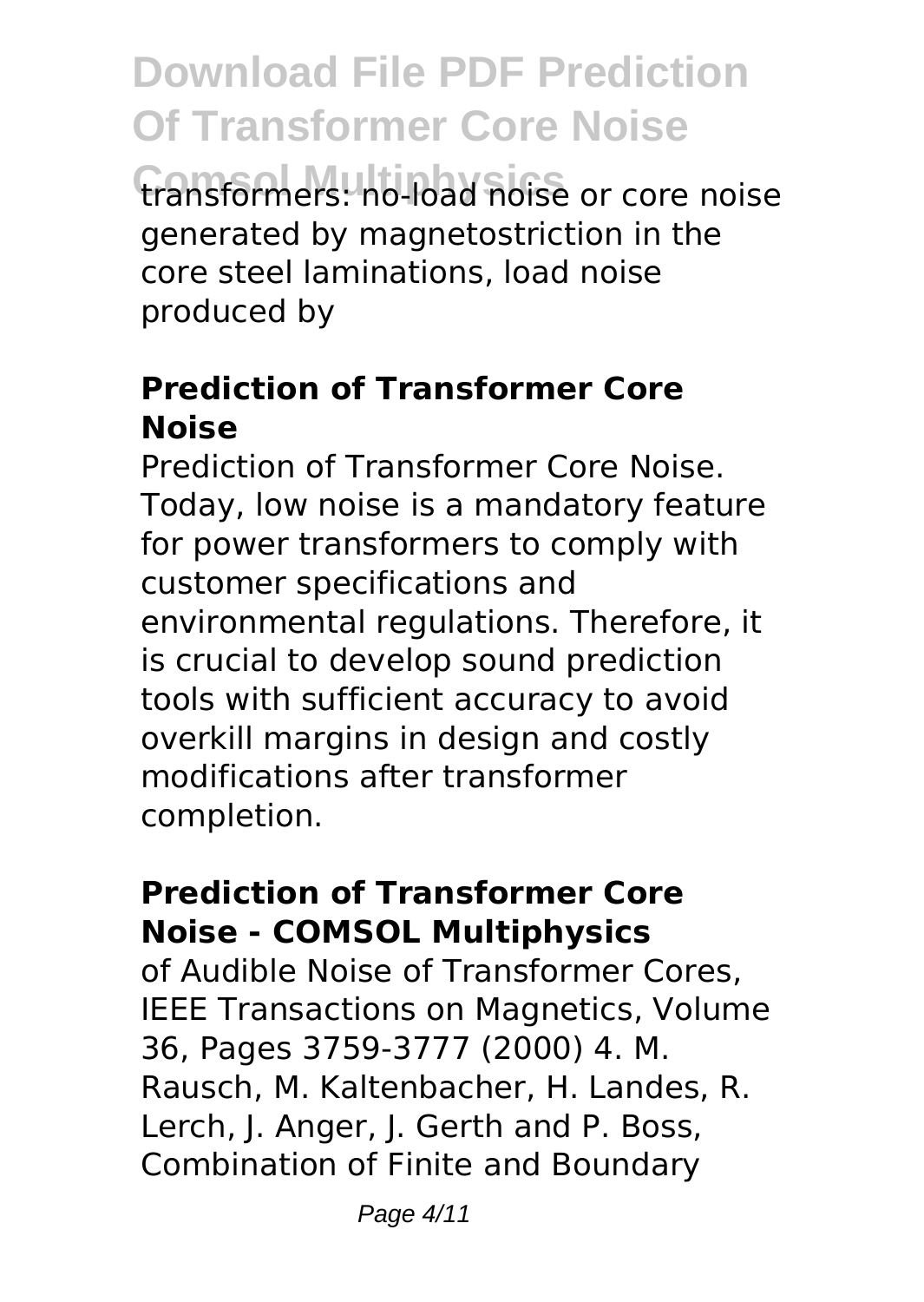**Download File PDF Prediction Of Transformer Core Noise Comsol Multiphysics** Element Methods in Investigation and Prediction of Load-Controlled Noise of Power Transformers,

# **Prediction of Transformer Load Noise**

The Prediction of transformer core sound can be clarified with these tests. In order to mitigate the sound level in cores this test results can give some support. IEC 60076-10 Power transformers Part 10: Determination of sound levels has detail information for test environment and procedure.

# **The Parameters of Generated Sound Level of Transformer Cores**

Prediction of Transformer Load Noise. Transformers, as any other industrial products, have to comply with various requirements on noise levels. Three main sources of noise can be identified in transformers: no-load noise or core noise generated by magnetostriction in the core steel laminations, load noise produced by electromagnetic forces in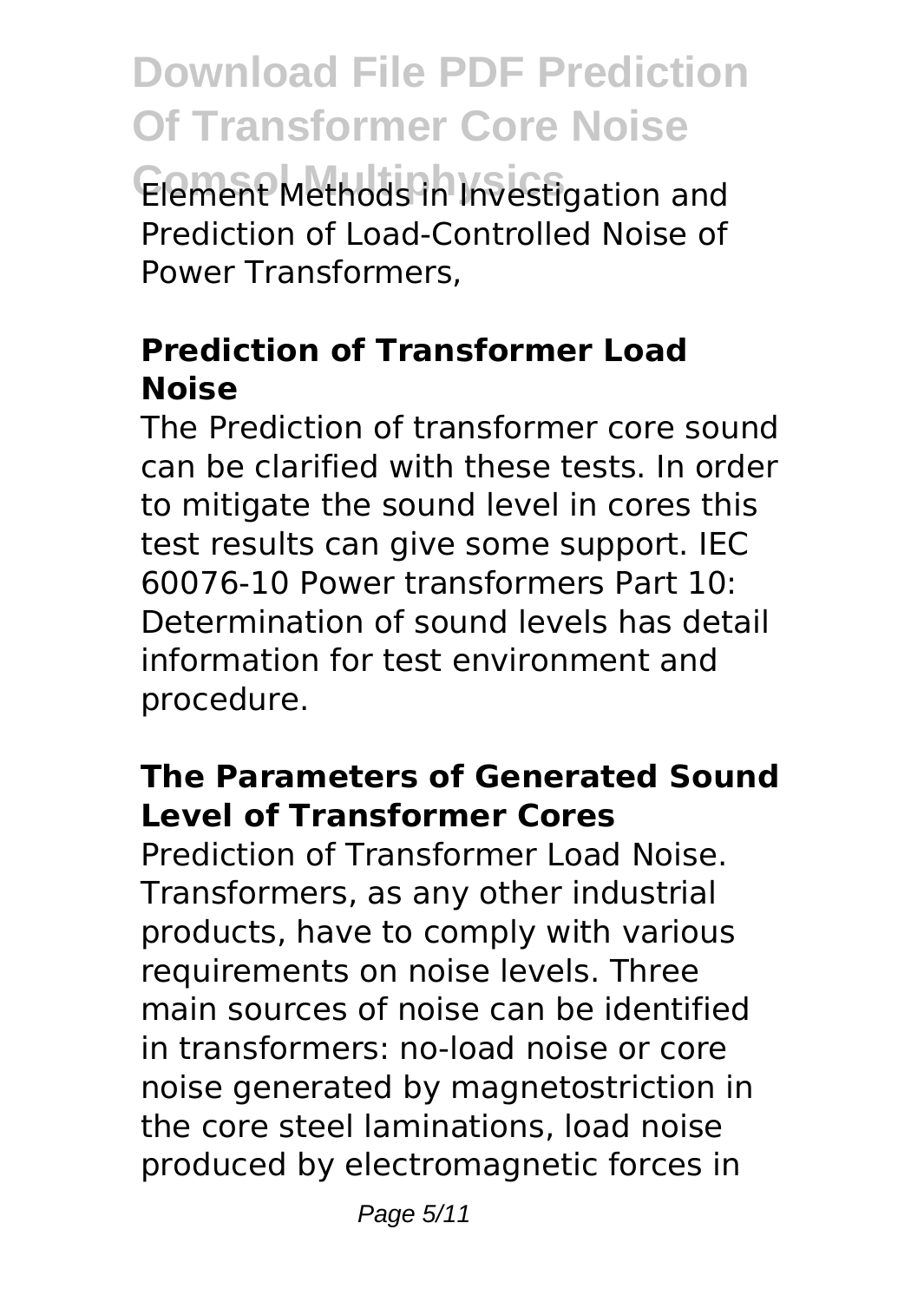**Download File PDF Prediction Of Transformer Core Noise Comsol Multiphysics** the windings and noise due to auxiliary equipment such as fans and pumps used in the cooling system.

# **Prediction of Transformer Load Noise**

The physical phenomena associated with this noise generation can be briefed as follows: • The material of a transformer core exhibits magnetostrictive properties. The vibration of the core is due to its... • When there are residual gaps between laminations of the core, the periodic magneto-motive ...

# **Transformers Noise Level Analysis & Reduction Techniques ...**

Experimental results demonstrate that the noise level of transformer depends directly on the magnetostriction size of silicon steel sheet which is used in transformer core. For this reason, the most efficient way to reduce transformer noise is to control and reduce the silicon's magnetostriction by taking effective technical measures.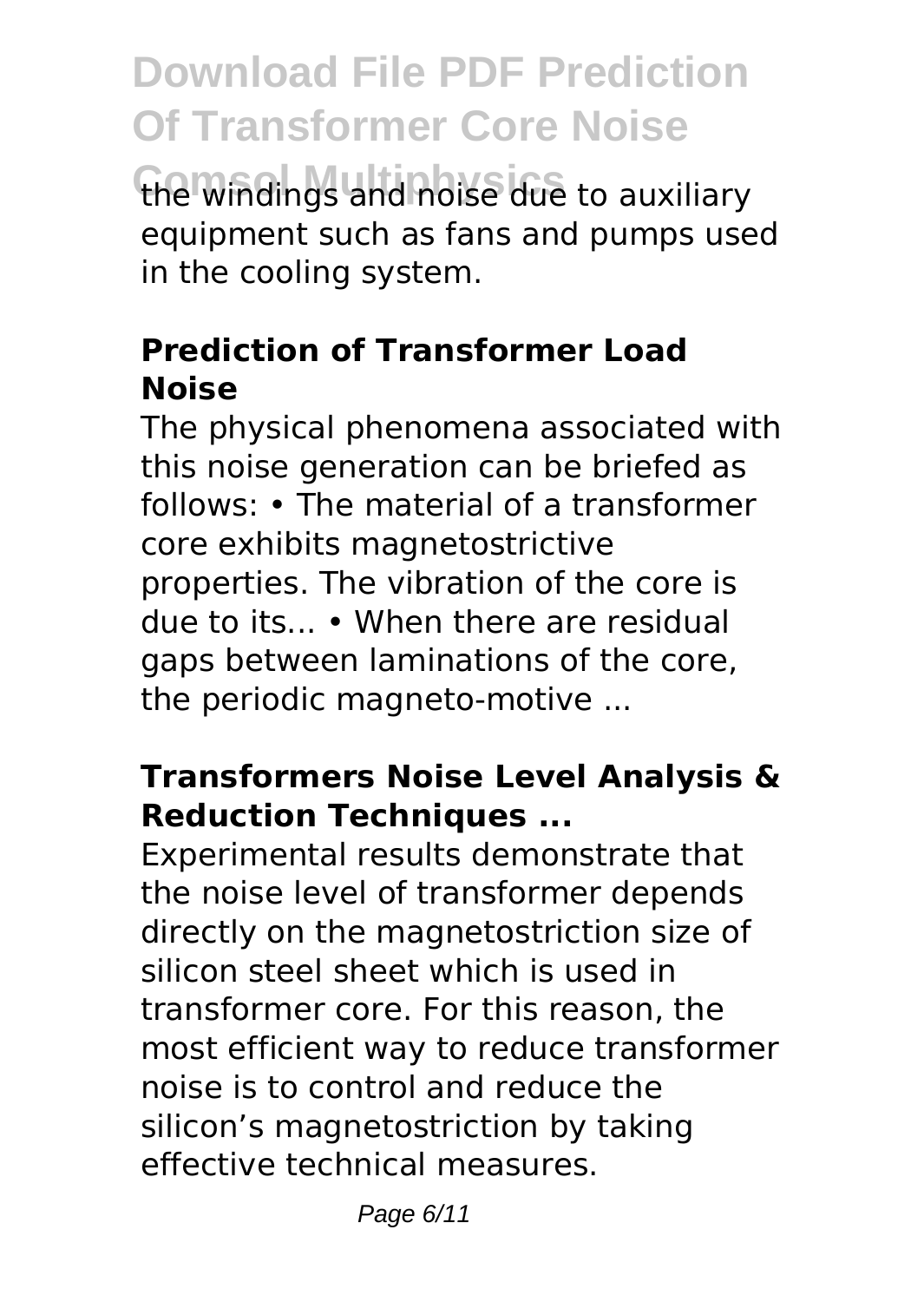# **Download File PDF Prediction Of Transformer Core Noise Comsol Multiphysics**

#### **Study on Noise Prediction Model and Control Schemes for ...**

In the figure, stand for the inputs. It is assumed that there are m neurons in the hidden layer, the inputs of which are . There are n neurons in the output layer, the outputs of which are . The weight and threshold of input layer to hidden layer are and , respectively; the weight and threshold of hidden layer to output layer are and , respectively. The outputs of neurons in each layer are as ...

# **Short-Term Prediction of Electronic Transformer Error ...**

A multiphysic model to predict transformer core noise was built in COMSOL The electromagnetic model of the core in 2D is solved in time domain The resulting magnetostrictive forces are used in the frequency domain to perform the mechanical and acoustic analysis in 3D Future work on oilimmersed core and implementation of BEM for sound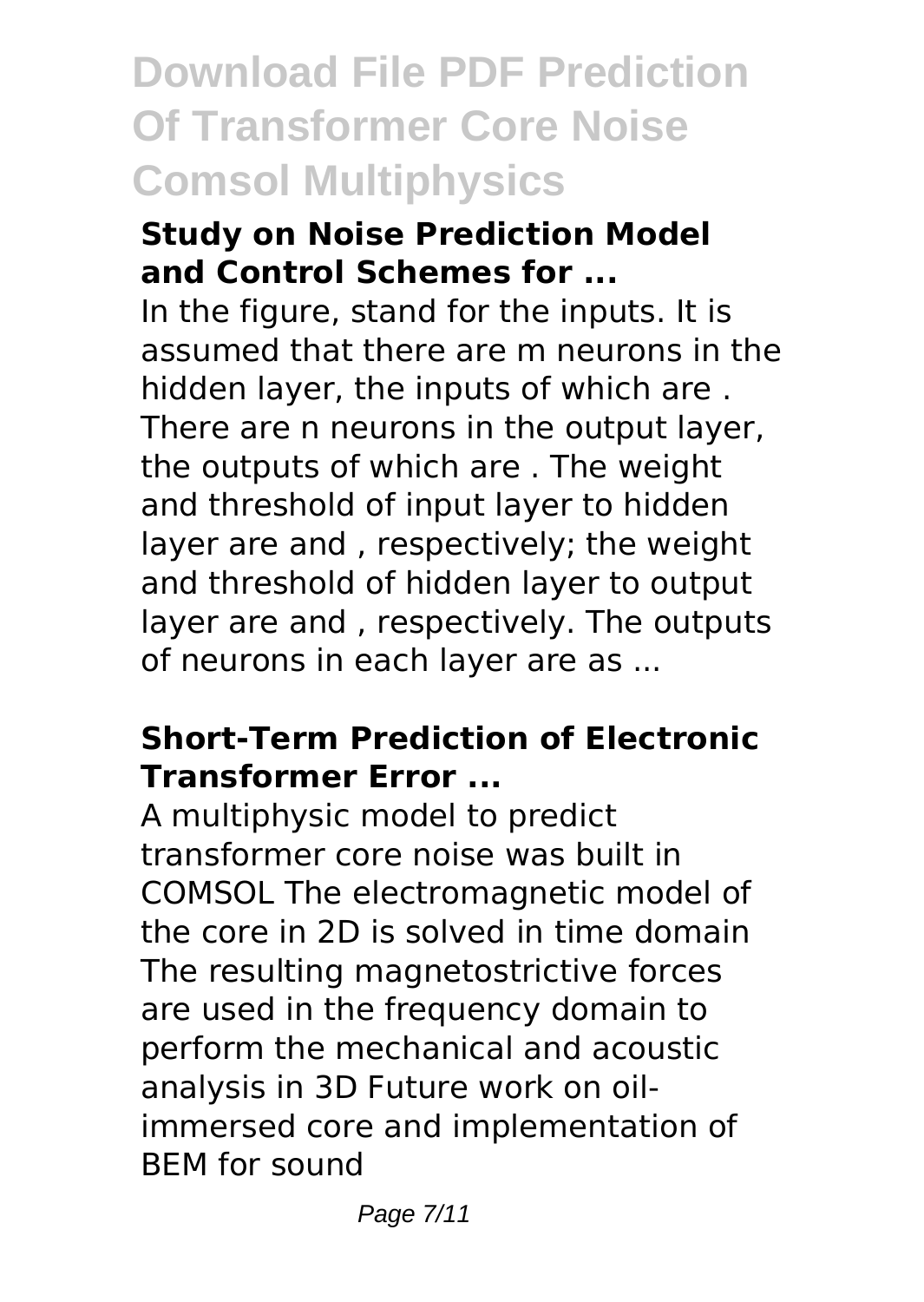# **Download File PDF Prediction Of Transformer Core Noise Comsol Multiphysics**

**R. Haettel, M. Kavasoglu, A. Daneryd and C. Ploetner, ABB ...** Sound Intensity measurements of the 125 Hz, 500 Hz, and the total dB (A) of the core noise are actually lower with the factory operation on. This is clearly an error, which occurs when the frequency component of the ambient noise is in the vicinity of, or higher than, the corresponding component produced by the transformer.

#### **Measuring No – Load and Load noise of Power Transformers ...**

• Transformer noise is produced by the core. • The amount of noise is generally fixed by the design of the transformer. • Adjustments to a design to reduce the noise level can be made at cost but don't expect a large reduction in the noise level. • Loading a transformer has little effect on the noise level.

# **Understanding Transformer Noise - Federal Pacific**

Page 8/11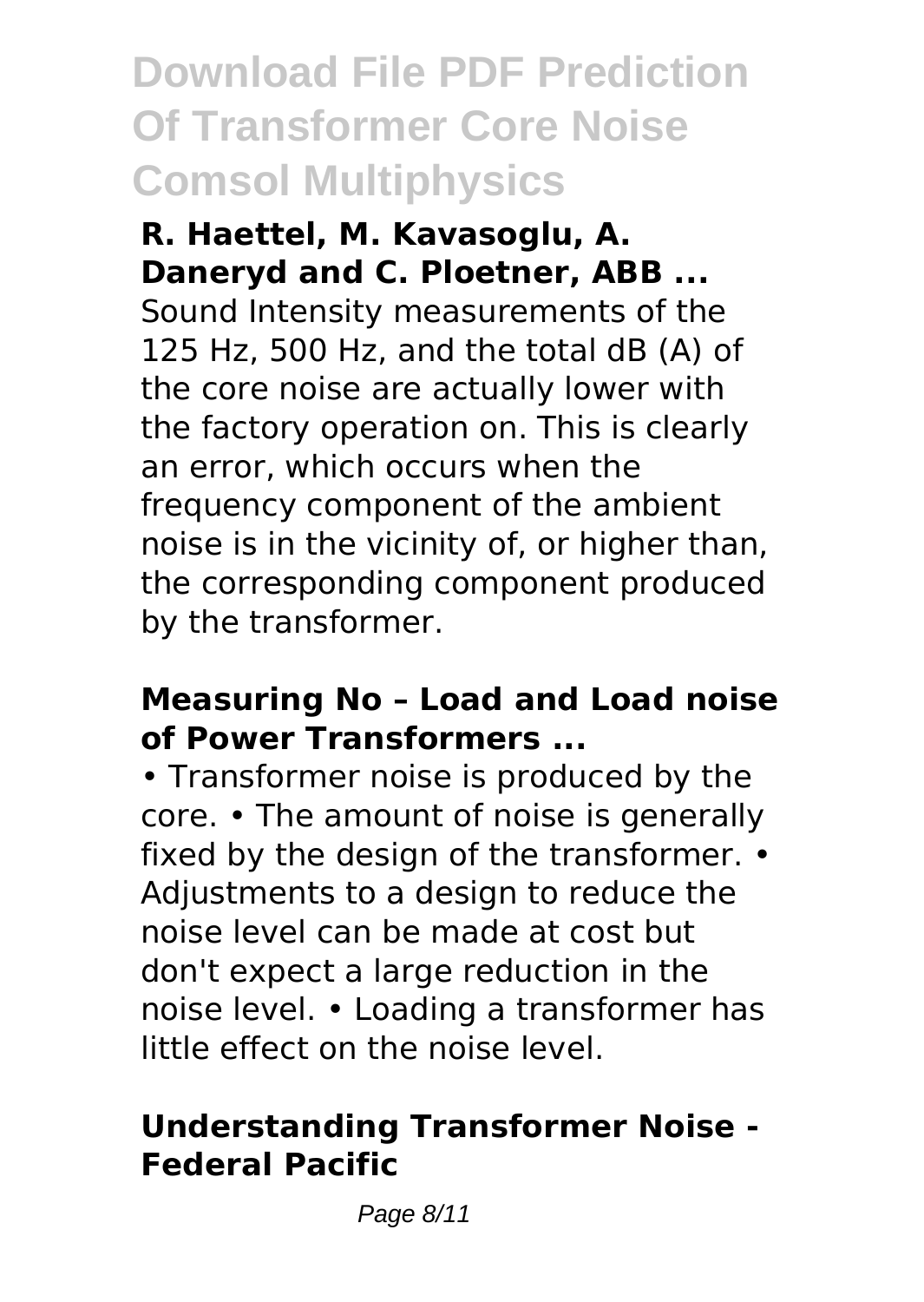# **Download File PDF Prediction Of Transformer Core Noise**

**Comsol Multiphysics** properly design the structure of transformer core, at a given material, offering the less global core deformation due to magnetostriction, and then noise emission. The noise of transformer is mainly caused by the inter-actions between the transformers magnetic stray field and the current-carrying winding loops [6] and also by periodic

#### **Reduction of Power Transformer Core Noise Generation due ...**

This paper focuses on the development of an algorithm for the prediction of transformer core deformation, using a fully coupled magneto-mechanical approach Reduction of Power Transformer Core Noise Generation Due to Magnetostriction-Induced Deformations Using Fully Coupled Finite-Element Modeling Optimization Procedures - IEEE Journals & Magazine

# **Reduction of Power Transformer Core Noise Generation Due ...**

A possible reason for the summarized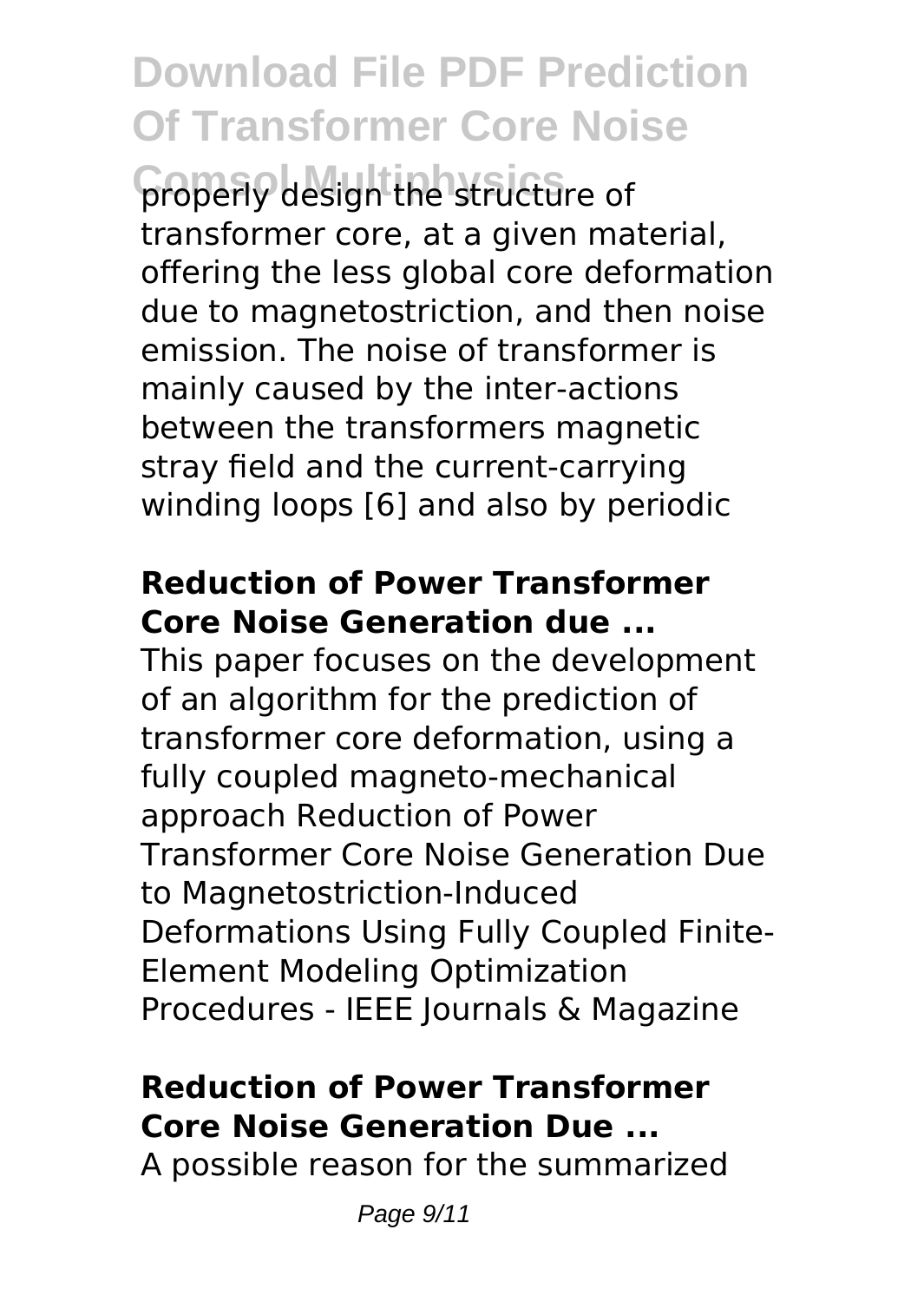# **Download File PDF Prediction Of Transformer Core Noise**

**Comsol Multiphysics** winding displacement could be that, in reality, the deformation of the highvoltage winding is larger for the designed core noise than for the full-load noise, and as the winding displacement increases depending on decrease in current density, the sound level between no-load and full-load is different because the displacement variation of winding is changed.

# **Transformer sound level caused by core magnetostriction ...**

In this paper, the noise radiated by an electrical power transformer is predicted using an end-to-end multiphysics modelling solution. The modelling procedure is based on the chaining of three analysis methods.

#### **Noise and vibration of a power transformer under an ...**

• Transformer noise is produced by the core. • The amount of noise is generally fixed by the design of the transformer. • Adjustments to a design to reduce the